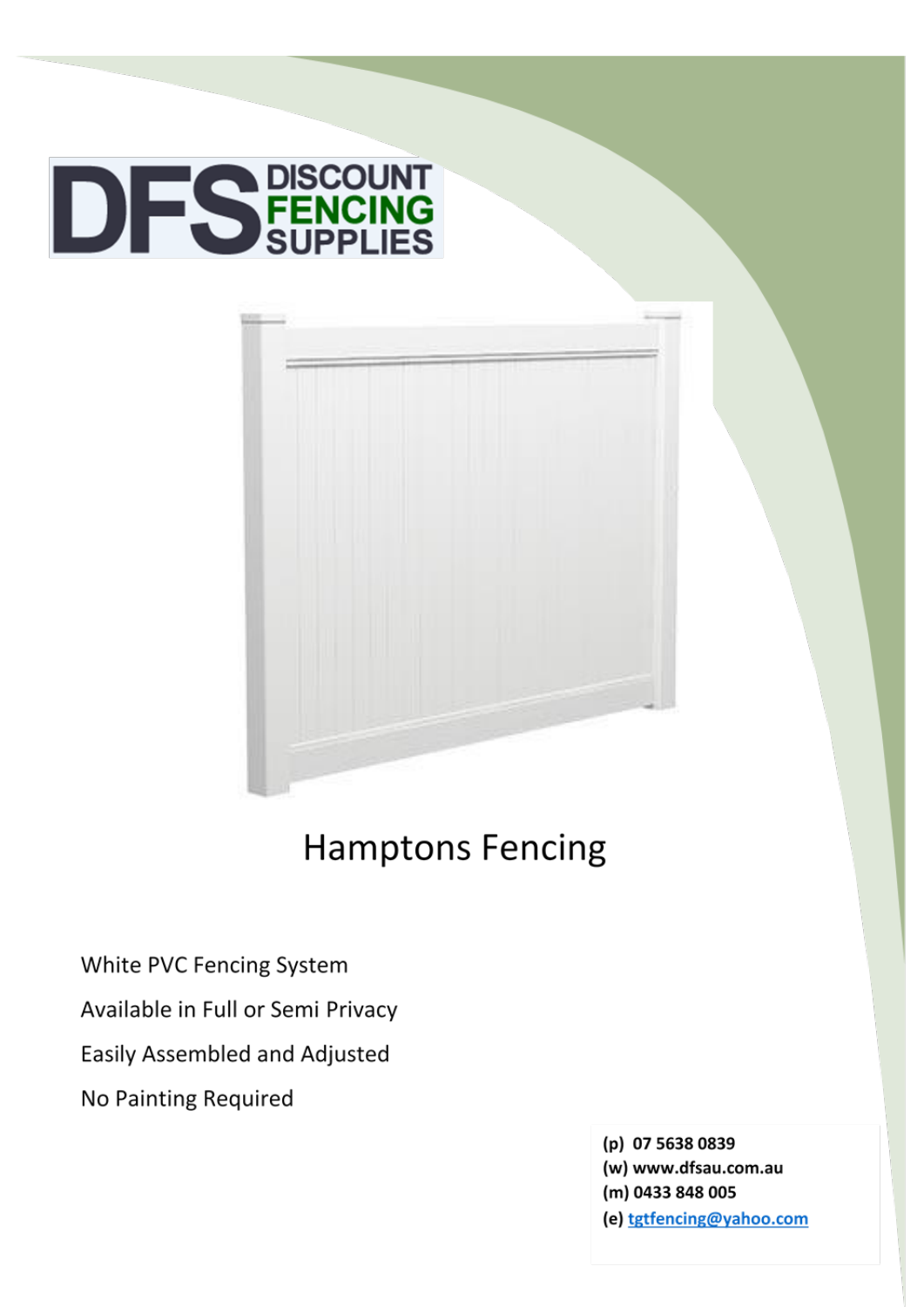## Full Panel Kits

## Full Privacy Style





Full Privacy Panel Kit

2388mm wide x 1800mm high

Flat pack kit includes; 1 x top rail, 1 x bottom rail, 8 x 297mm wide T&G vertical slats and 2 x U channels Available in White PVC \$155

Full Privacy Gate 1000mm wide x 1850mm high Fully assembled gate including top caps

Available in White PVC \$220

#### Semi Privacy Style



Semi Privacy Panel Kit

2388mm wide x 1200mm high

Flat pack kit includes; 1 x top rail, 1 x mid rail, 1 x bottom rail with alum insert, 22 x pickets 790mm long & 2 pickets 1030mm long



# Semi Privacy Gate 1000mm wide x 1200mm high Fully assembled gate including top caps

Available in White PVC \$163

Available in White PVC \$130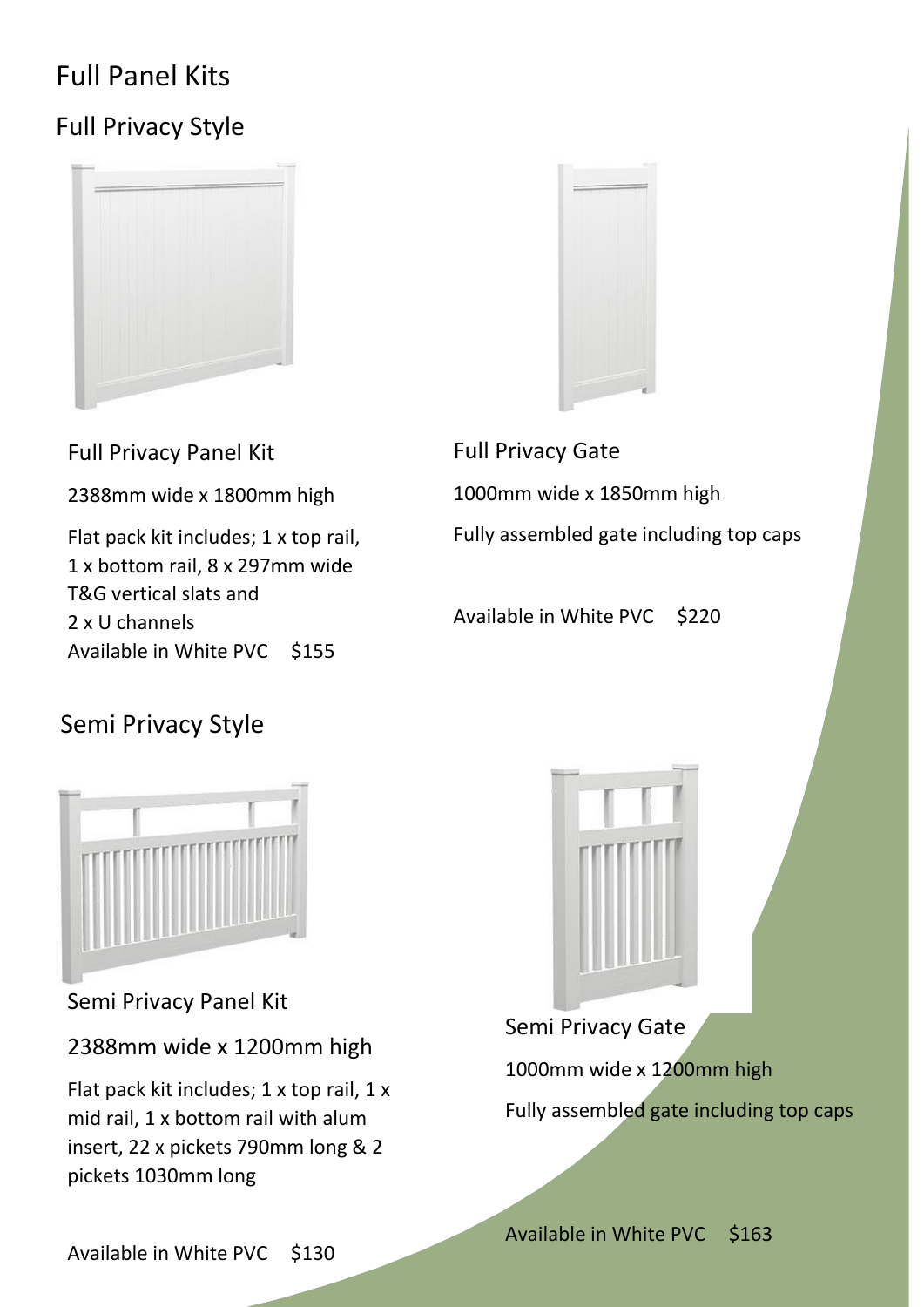#### Posts and Accessories

#### Posts



#### Brackets



Full Privacy Wall/Post Bracket

2 pack includes; 2 x brackets for top/bottom rail, 8 x rail fixing screws,

8 x cover caps

#### Semi Privacy Wall/Post Bracket

2 pack includes; 2 x brackets for top/bottom rail, 8 x rail fixing screws,

8 x cover caps

Available in White PVC \$7

Extra channel \$4.40

Available in White PVC \$7